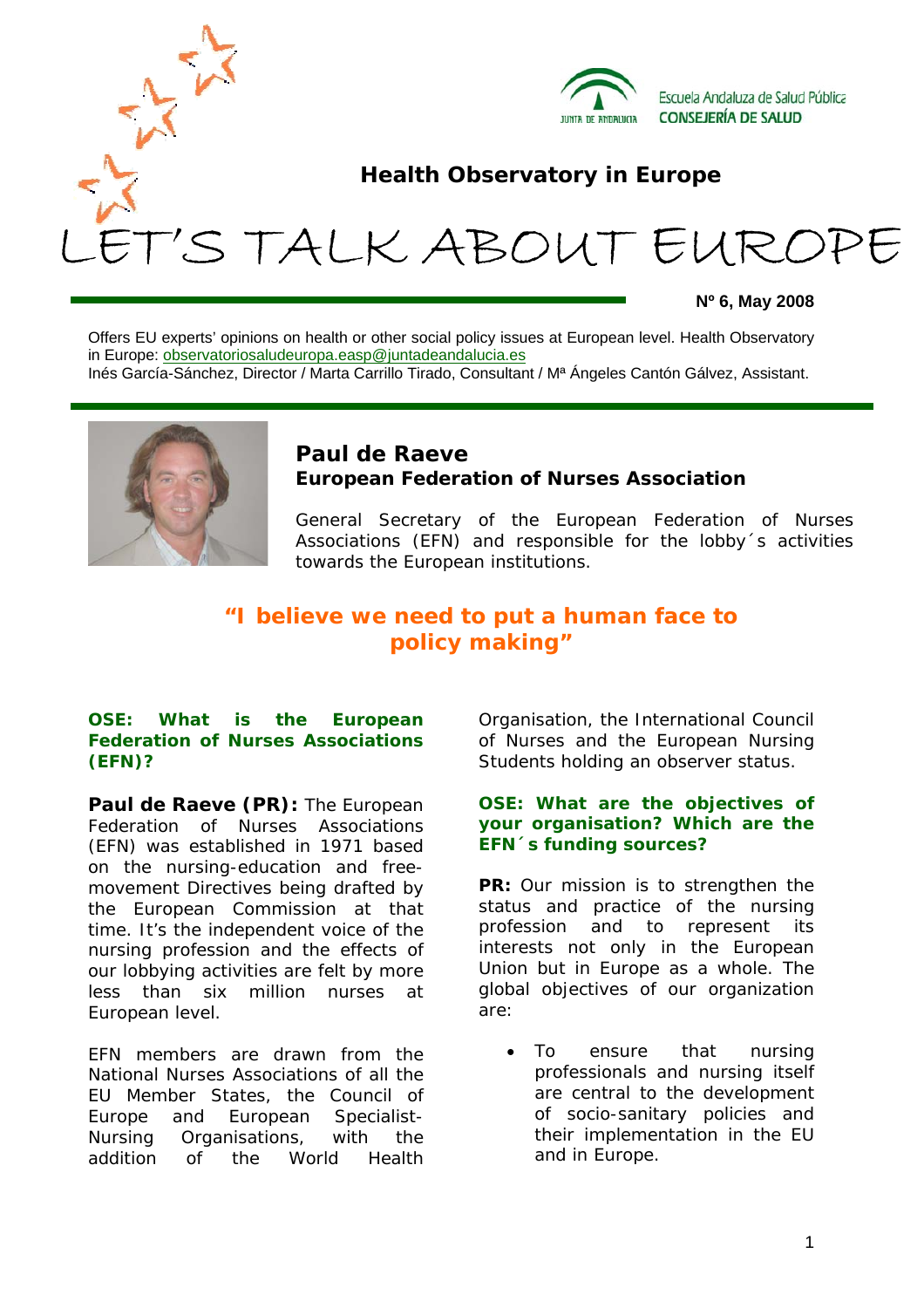- To support and facilitate the quality and equity of health services in the EU and Europe through the development of sufficient, effective, competent and motivated nursing professionals.
- To strengthen EFN representation in the EU and Europe and to develop its key role of mediator between national associations and the decision-making bodies in the EU institutions.

The EFN is only financed by member subscription. Through the EU project on Patient Safety and EFN advisory role in four other projects, some administrative costs are covered but we receive no financial assistance from the industry!

# **OSE: Which are the priority areas in which the EFN is lobbying the EU institutions?**

**PR:** It is important for the members of the EFN to clearly establish priorities with the aim of guaranteeing the efficiency and effectiveness of our activities. With this in mind, three committees were formed, made up of federation members, who

are responsible for issuing recommendations to the organisation's General Assembly. These are:

The Professional Committee, whose work is centred on aspects related to education. This committee's work includes

**"Our lobbying initiatives are of a proactive nature. Through them we intend to create the appropriate framework for policy development which takes into account the needs of front-line workers"** 

EU Education Standards, the Bologna Process, Continuous Professional Development, the use of Structural Funds and Social Cohesion, and Patient Information.

- The Workforce Committee, whose work looks at the planning of aspects related to exercising the profession, such as recruitment and the mobility of professionals, accidents at work and sanitary mechanisms.
- The Public Policy Committee, whose work is orientated towards the Health Services

(Health Service Directive proposed by DG SANCO) and patient safety (Recommendations by the Council for Patient Safety and hospital infections).

The main institutions which the EFN influences through lobbying activities are the European Commission (DG SANCO, DG Research, DG Internal Market, DG Education and DG Employment, Social Issues and Equal Opportunities), the European Parliament, the Council of Europe in Strasbourg and the European Regional Office of the WHO.

# **OSE: Which policy outcomes do you expect of your lobby actions?**

**PR:** Our lobbying initiatives are of a proactive nature. Through them we intend to create the appropriate framework for policy development which takes into account the needs of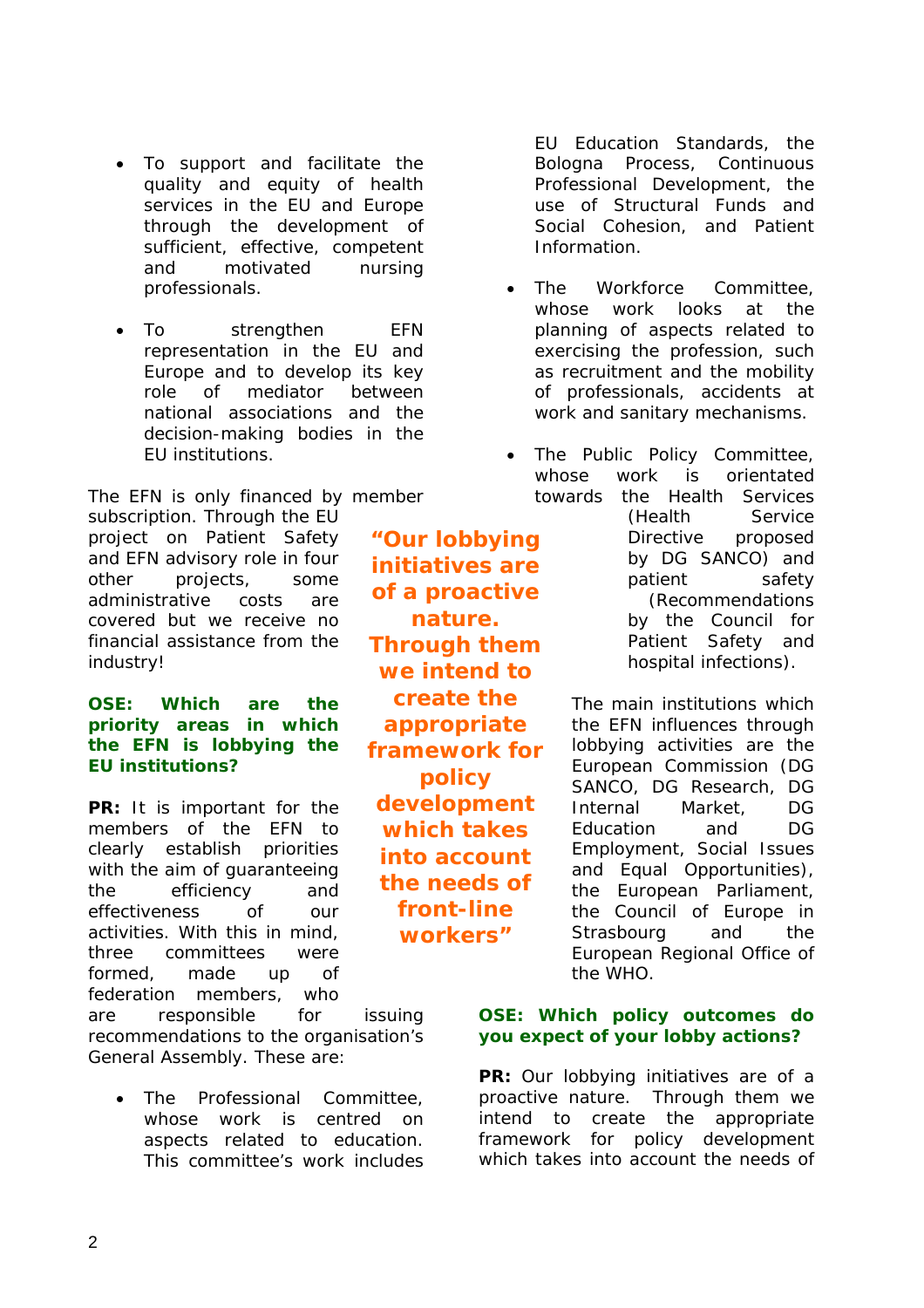front-line workers. In this sense, our objective is to create synergies between the European Commission, the WHO and the Council of Europe and to build alliances within civil society. Synergies are essential in preventing policies ending up on bookshelves.

#### **OSE: What is the impact of the EFN's activities on the EU health policy agenda? Could you give an example of your actions and its success?**

**PR:** On the one hand, the setting out of priorities in EC policy and nonpolicy initiatives. On the other, the reports of the EFN submitted to the European Parliament (EP).

In Directive 36, for example, we have managed to safeguard our sectorial directive and to implement a consulting mechanism for its

**"Our objective is to create synergies between the European Commission, the WHO and the Council of Europe and to build alliances within civil society"** 

elaboration. In relation to the mobility of health professionals, we have also proportioned evidence on the consequences of the "aggressive recruitment" of nursing professionals. Our activity has also influenced the

Directive on Biological Agents concerning serious injuries. Furthermore, we have given greater relevance to the important role of health professionals in patient information. Regarding the Services Directive, our achievement lies in the

fact that the health services remain excluded from its field of application and we have contributed to the creation of a more appropriate arena for the elaboration of the Directive on Health Services. Finally, we have supported various soft legislative initiatives of the DG SANCO in the fields of patient safety, the mobility of professionals and the quality of health care.

# **OSE: The EFN is recognised by the EU institutions as official stakeholder in the EU policy development. Could you describe the process of lobbying the EU institutions?**

**PR:** It's a proactive process. The first step consists of proportioning the EC and the EP with the available evidence to enable actions to be initiated in the specific fields related to nursing care. This step includes the participation in public hearings and specific sessions of both institutions. If the commission decides to move on to action, we then participate in the processes of public consultation contributing to the Green Paper. Furthermore, the EFN responds to consultations made by the institutions on specific issues; both federation members and associated members are consulted before responding to the Commission's proposals. Finally, we take part in the corrections of the EP's first reading of the Commission's proposal and supply information to the committees of the EP.

The following diagram outlines the lobbying process.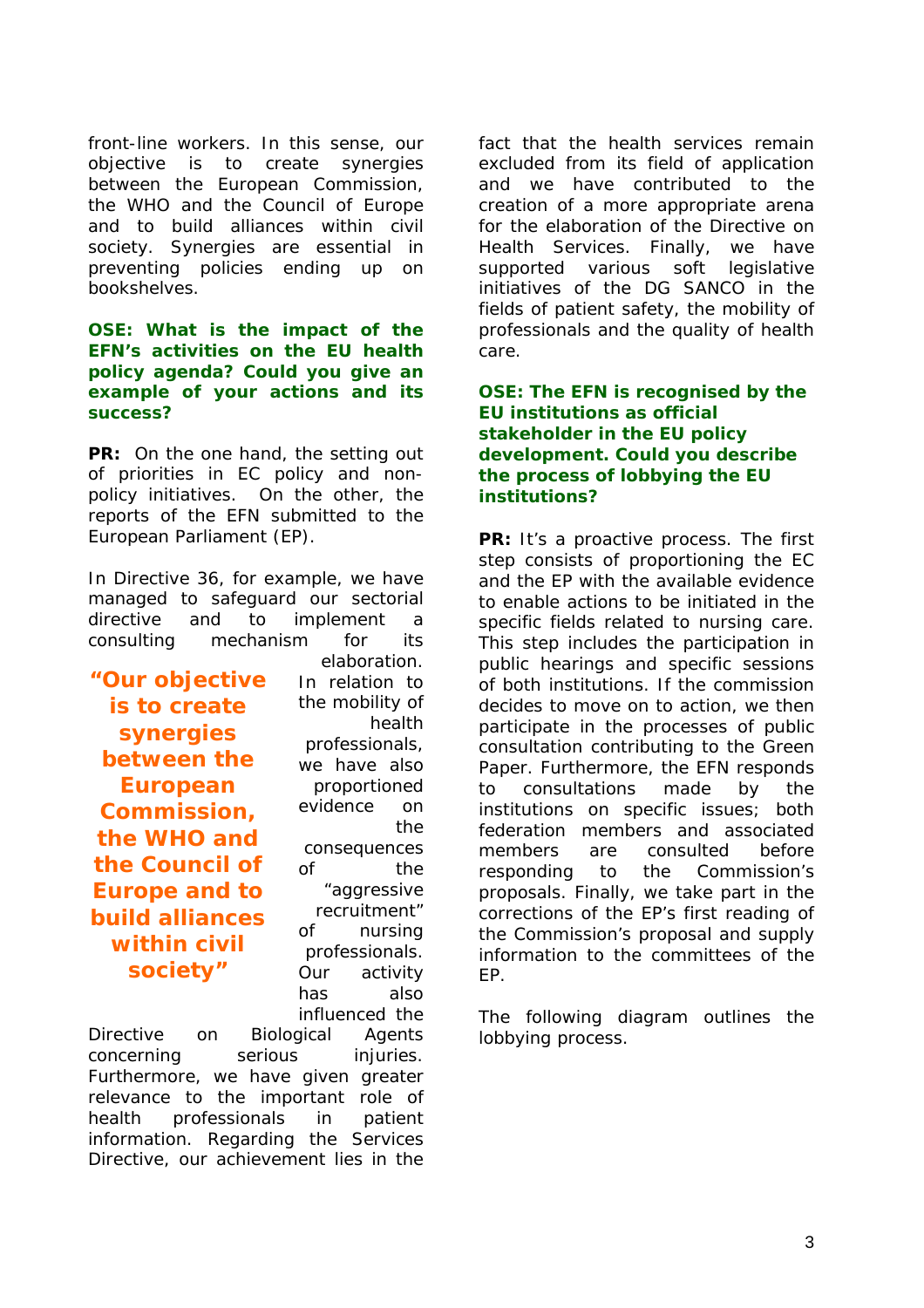

**a given subject**

**OSE: Lobby action can be considered as a way of social participation but it is also a highly controversial activity due to questionable legitimacy of some political or economical interests. In your opinion, what can be considered unethical practices?** 

**PR:** The EFN always consults its members, who consist of over 2 million nursing professionals. The members also carry out internal investigations and contribute directly on specific issues; moreover they contact the European parliamentarians of their respective Member States.

**"It is necessary to clarify the mandate which the lobbyist receives from their relevant organization and the issues related to their representation"**

**OSE: What is your opinion about the EC communication on "European Transparency Initiative"(2006) in which the need for a more structured framework for the activities of interest representatives (lobbyists) was considered?** 

**PR:** The EFN agrees with this initiative and has no problem whatsoever of

becoming active supporters. It is necessary to clarify the mandate which the lobbyist receives from their relevant organization and the issues related to their representation. It is also very important to know how many Member States are represented by the pan-European organisation.

## **OSE: Which is the role of civil society in the EU policy-making process?**

**PR:** The role is an essential but not a very well-developed one. The Member States still face problems when including civil society into their national delegations. The Council of Europe is the only institution with a stronghold of 400 NGO´s. The Commission, the European Parliament and the WHO are still fighting to get NGO´s involved collectively. Good

governance means implementing a stakeholder approach at all levels. This will lead to bottom-up policy development and implementation. Still today, too many recommendations,

guidelines and Charters are developed in obscure ways, not involving civil society in a collective way.

The declaration of the EFN is: "The national governments and/or European Institutions will be both reagent and incapable of fulfilling their obligations concerning public health and patient safety, while health services and the policy framework get further away from the reality of professionals."

**OSE: Which are the appropriate channels and strategies to influence EU institutions?**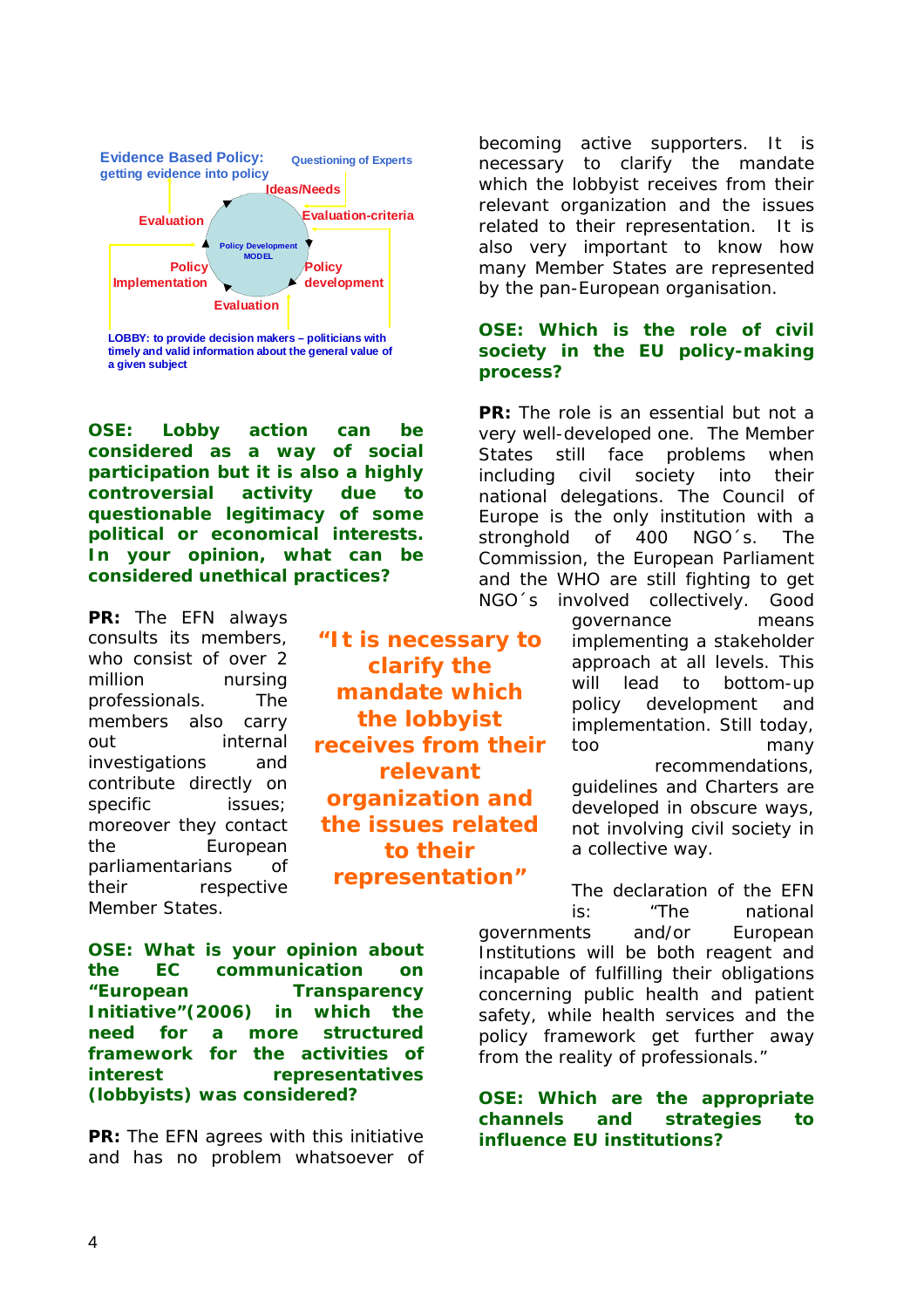**PR:** They are based on key principles of good governance, in other words, transparency, participation, responsibility, coherence and effectiveness. A successful approximation should be made from a realistic and effective approach to planning and policy development, its implementation and measuring the results.

# **OSE: What are the keys for a successful lobby practice?**

**PR:** To formulate policy from a bottom-up perspective, and this is only possible when civil society is involved from the outset. In this way, the more information and experiences are considered, the easier it'll be to implement realistic policies and plans. It is about showing less opposition and offering greater political support to ensure that new initiatives can be incorporated into the legitimate development of policies. On the other hand, local skills need to be reinforced along with the reduction of political interference.

#### **OSE: Which are the main opportunities and challenges for strengthening the social dimension of EU policy?**

**PR:** I would mark the following as opportunities: posing questions about health in a proactive manner, staying very close to clinical practice and the commitment of professionals on the ground, and building alliances and confidence between the social agents involved. As for threats, I believe we need to put a human face to policy making, through qualitative research for example, and get all stakeholders involved in the policy.